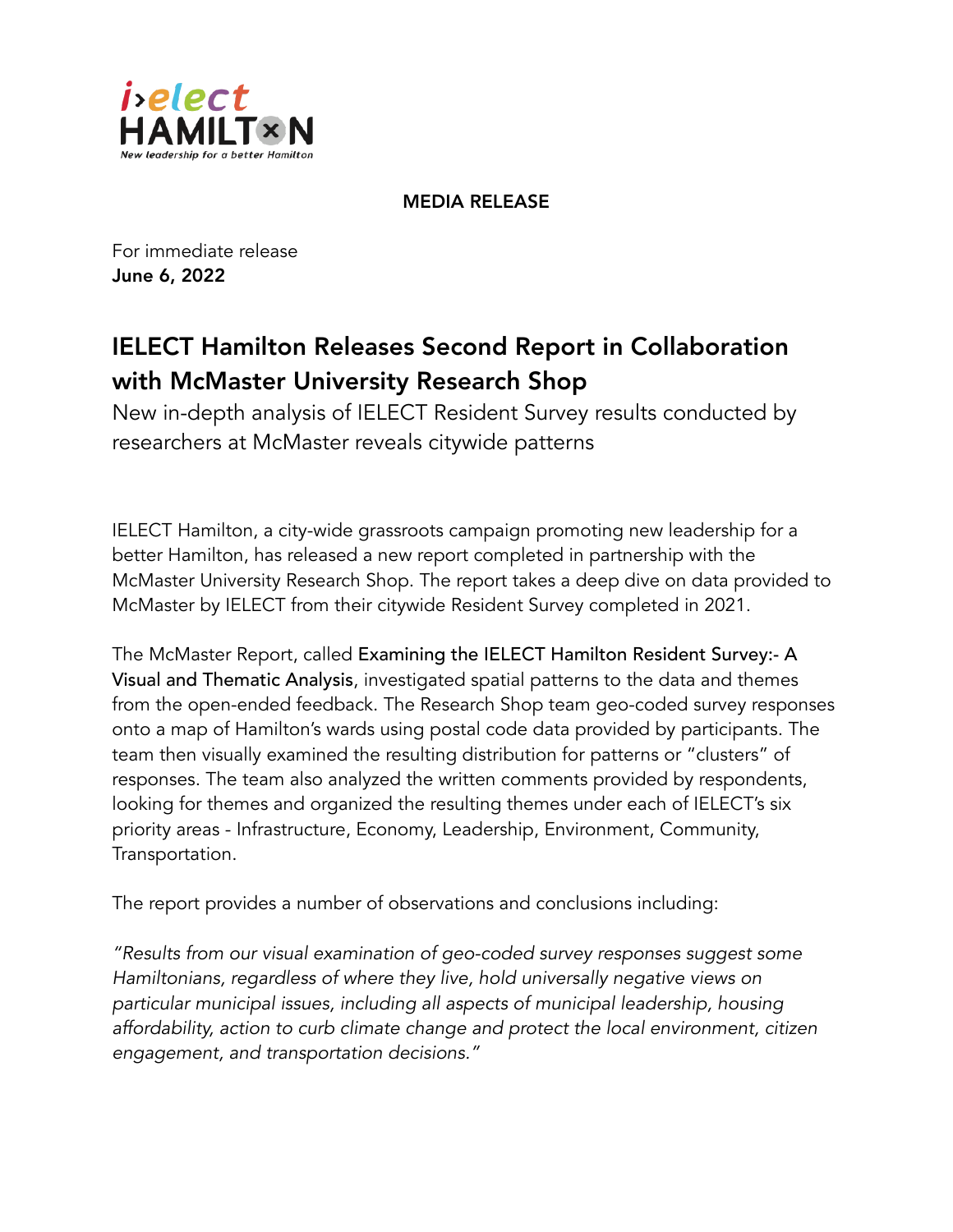*"We developed a summary figure to illustrate the interconnected themes across wards in Hamilton, organized by the pillars of IELECT (Figure 2). In this figure, the size of the circles relates to the frequency that the pillar was discussed in the free-text survey response. The most frequently discussed codes for each category/pillar are listed in bullet points inside each circle."* 



Craig Burley, a member of the Board of Directors of IELECT, speaks highly of the experience with the McMaster research team. "I am enormously impressed with the care with which we were considered and listened to, and impressed with the final product which is top-class." Burley added, "This is, to be honest, far preferable to what I see in public opinion reports generated by much larger private shops."

The McMaster Research Shop works with public, non-profit, and community organizations in Hamilton to provide plain-language answers to research questions. They began their process by interviewing members of the IELECT Hamilton team and reviewing the first report produced by IELECT before agreeing to take on the project.

"Members of their team conducted a pretty rigorous assessment of our needs and our existing data," says Graham Crawford, a member of IELECT. "I was impressed with the kinds of questions they asked us before they even agreed to work with us. I knew that we'd be in good hands and the final report proves my confidence was well-founded. It provides a level of analysis beyond our capabilities as volunteers."

Rebecca Correia, who led the McMaster research team said, "It was our pleasure to work on this project with (IELECT)! Thank you for your engagement over the past few months, and I hope the report will be useful to its readers. This project has been a great learning opportunity for our team."

The members of the McMaster research team were Rebecca Correia, Aliana Fristensky, Hani Choksi, Dusan Kovacevic, Megan Li, and Evan Gravely.